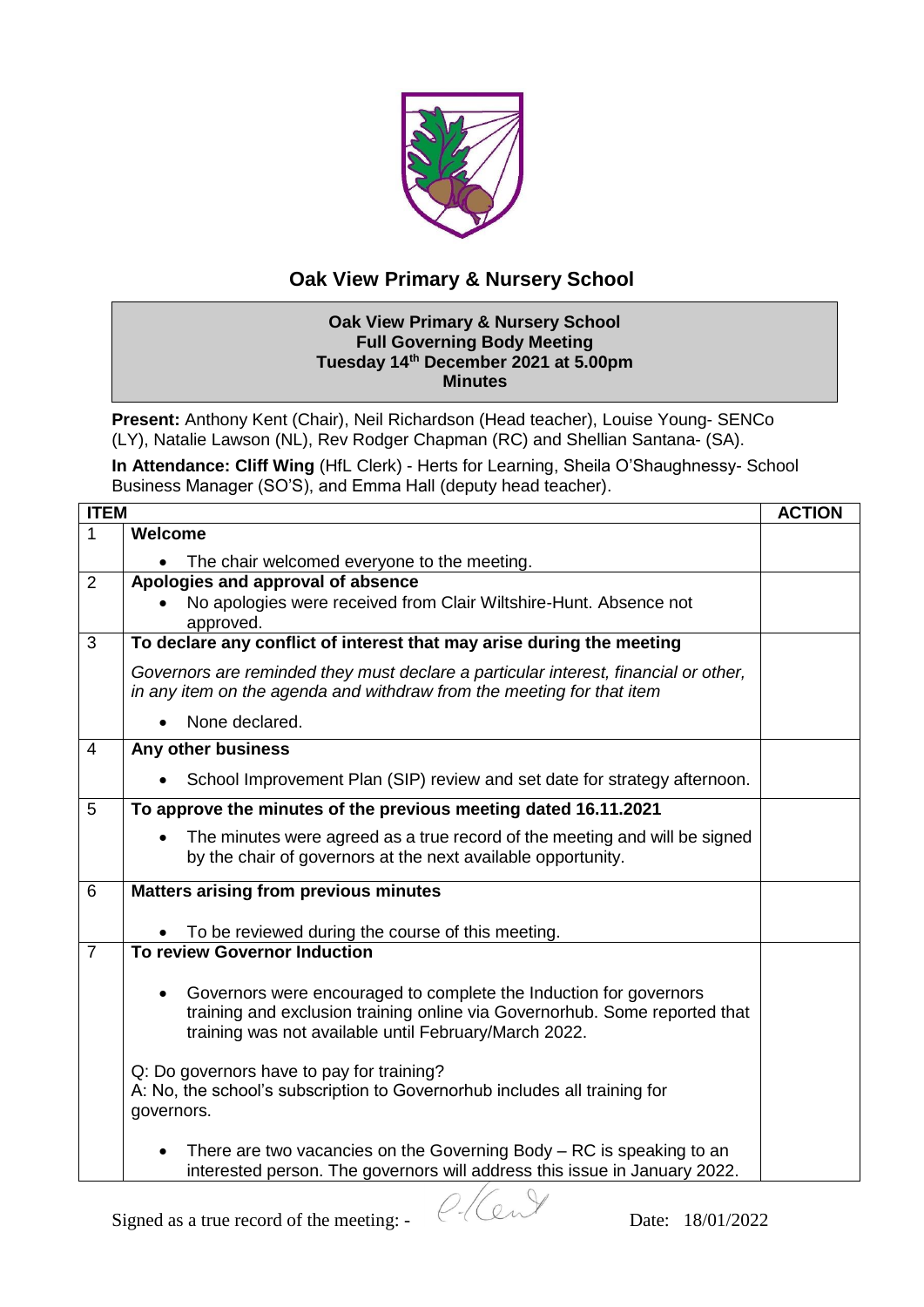| 8                | <b>Terms of Reference</b>                                                                                                                                                                                                                                                                                                                                                                                                                                                                                                                                                                                                                                                                                                                                                                                                                                                                                                                                                                                                                                                                                                                                                                                                                           |      |
|------------------|-----------------------------------------------------------------------------------------------------------------------------------------------------------------------------------------------------------------------------------------------------------------------------------------------------------------------------------------------------------------------------------------------------------------------------------------------------------------------------------------------------------------------------------------------------------------------------------------------------------------------------------------------------------------------------------------------------------------------------------------------------------------------------------------------------------------------------------------------------------------------------------------------------------------------------------------------------------------------------------------------------------------------------------------------------------------------------------------------------------------------------------------------------------------------------------------------------------------------------------------------------|------|
|                  | AK has shared the document with governors, and proposes two amendments:                                                                                                                                                                                                                                                                                                                                                                                                                                                                                                                                                                                                                                                                                                                                                                                                                                                                                                                                                                                                                                                                                                                                                                             |      |
|                  | That minutes of Full Governing Body (FGB) meetings should be published<br>$\bullet$<br>on the school website in the interests of transparency.<br>That the Chair and Vice chair terms of office be amended from the current<br>3 years to 4 years.                                                                                                                                                                                                                                                                                                                                                                                                                                                                                                                                                                                                                                                                                                                                                                                                                                                                                                                                                                                                  | SO'S |
| $\boldsymbol{9}$ | <b>Feedback on pay and HTPM Panels</b>                                                                                                                                                                                                                                                                                                                                                                                                                                                                                                                                                                                                                                                                                                                                                                                                                                                                                                                                                                                                                                                                                                                                                                                                              |      |
|                  | HT has met the targets set last year and has set his objectives for the current<br>year. Targets for teaching staff will set by HT and are ready to be put in place<br>early next term.                                                                                                                                                                                                                                                                                                                                                                                                                                                                                                                                                                                                                                                                                                                                                                                                                                                                                                                                                                                                                                                             |      |
| 10               | <b>Pupil Premium Strategy Statement</b>                                                                                                                                                                                                                                                                                                                                                                                                                                                                                                                                                                                                                                                                                                                                                                                                                                                                                                                                                                                                                                                                                                                                                                                                             |      |
|                  | The statement was presented by Emma Hall (deputy head teacher). The aim of<br>the strategy is to produce a 3 year long-term plan, The Department of Education<br>(Dfe) have set a deadline of 31.12.2021 for schools to publish PP strategy on its<br>website. Currently 31% of pupils are eligible for PP. This percentage frequently<br>changes due to high pupil mobility rate and necessitates a yearly review of the PP<br>strategy. The school continues to actively encourage eligible parents to apply for<br>PP status in order to maximise funding, and is aware that not all do, so<br>Q: If parents of an eligible child do not apply for PP are they counted in the total                                                                                                                                                                                                                                                                                                                                                                                                                                                                                                                                                              |      |
|                  | numbers?<br>A. No, and no funding is received for that child.                                                                                                                                                                                                                                                                                                                                                                                                                                                                                                                                                                                                                                                                                                                                                                                                                                                                                                                                                                                                                                                                                                                                                                                       |      |
|                  | In previous years Dfe required PP strategy to be data driven. From this year it<br>requires the strategy to be more research driven. EH has carried out extensive<br>research using many sources. The strategy used must be backed up by evidence,<br>and to this end Pupil Voice interviews were conducted in October 2021. The<br>results were distributed to governors at the meeting. The results were also shared<br>with all staff and similarly Staff Voice interviews carried out to discover staff<br>thinking and ideas. The Dfe require a Statement of Intent which has been seen by<br>governors, and the content of which is included in the SIP. The statement includes<br>details of the findings of the research tailored particularly to the school's pupils<br>and staff with regard to parental engagement, punctuality and emotional health<br>and wellbeing<br>50% of PP is spent on the professional development of (mostly) support staff, in<br>line with Dfe guidance, 20% on interventions (for example PP helped a great<br>improvement in year 2 phonics last year) and 30% on wider strategies such as<br>attendance, behaviour and well-being.<br>The Pupil Premium strategy statement was approved by the governors. |      |
|                  | Q: What are the reasons for attendance issues?<br>A: Attendance is currently at 91% (national average 89%). Reasons for non-<br>attendance are COVID related issue, sibling illness and the large number of<br>families originating from outside the UK visiting their home countries. Persistent<br>absence make progress difficult and the remote work given out by the school is<br>not always completed.<br>Q: Would a breakfast club help attendance figures?<br>A: This is under consideration, as is extra tutoring.                                                                                                                                                                                                                                                                                                                                                                                                                                                                                                                                                                                                                                                                                                                         |      |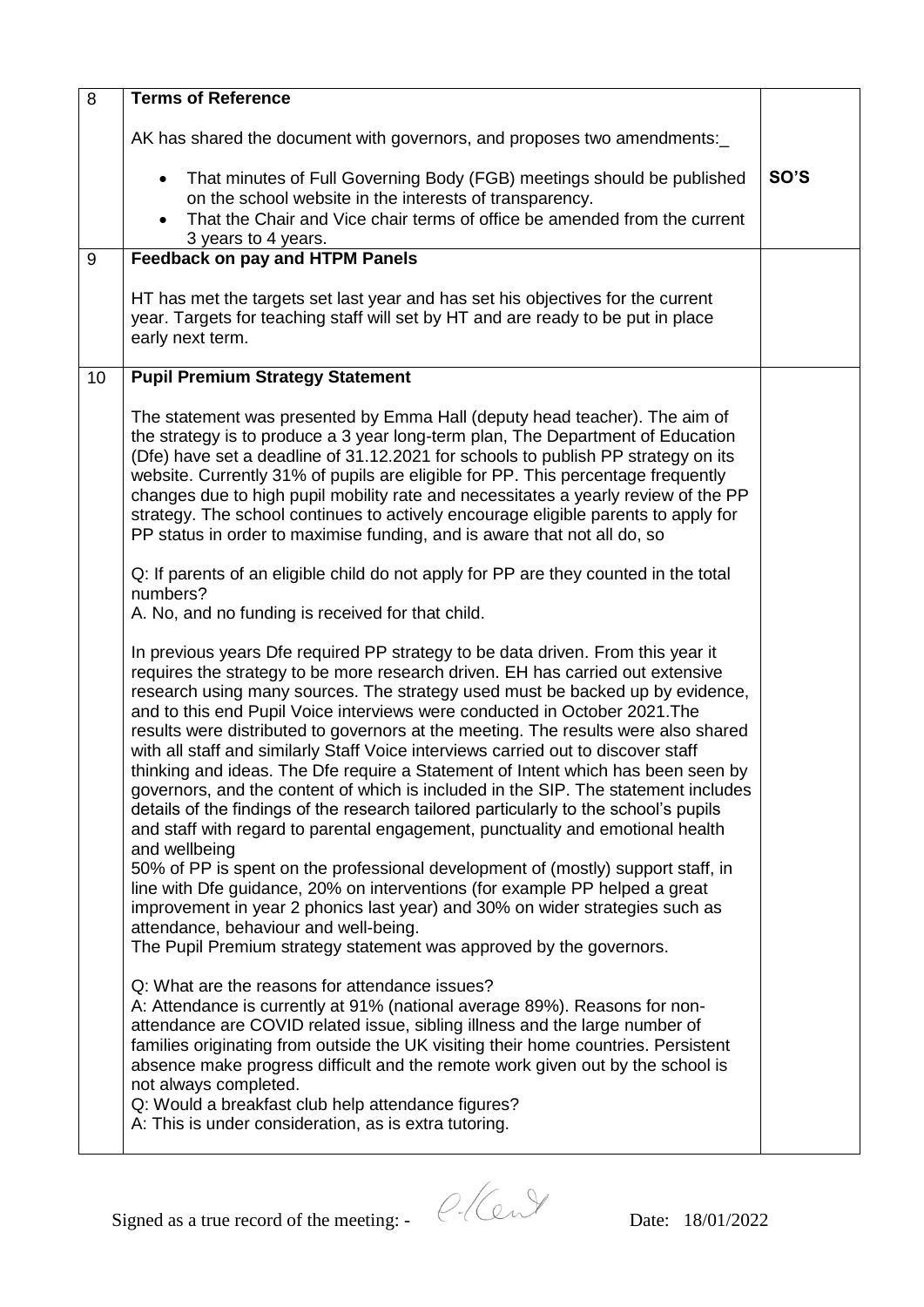|    | Governors felt that a link governor for Pupil Premium would be desirable. SA was<br>proposed and unanimously appointed as link governor for PP. SA will undertake<br>appropriate training for this role.                                                                                                                                                                                                                                                                                                                                                                                                                                                                                                                                                                                                                                          |                        |
|----|---------------------------------------------------------------------------------------------------------------------------------------------------------------------------------------------------------------------------------------------------------------------------------------------------------------------------------------------------------------------------------------------------------------------------------------------------------------------------------------------------------------------------------------------------------------------------------------------------------------------------------------------------------------------------------------------------------------------------------------------------------------------------------------------------------------------------------------------------|------------------------|
| 11 | EH left the meeting at the conclusion of this item<br>Safeguarding                                                                                                                                                                                                                                                                                                                                                                                                                                                                                                                                                                                                                                                                                                                                                                                |                        |
|    | Safeguarding practices and procedures have been reviewed by the governors.<br>Part 1 of Keeping Children Safe in Education (KCSIE) needs to be read and<br>understood by governors, and the appropriate declarations made on Governorhub                                                                                                                                                                                                                                                                                                                                                                                                                                                                                                                                                                                                          | <b>ALL</b>             |
|    | Day to day safeguarding practice is considered to be good and statutory<br>obligations are being met.                                                                                                                                                                                                                                                                                                                                                                                                                                                                                                                                                                                                                                                                                                                                             |                        |
|    | Q: If a safeguarding incident occurred, would staff know what to do?<br>A: Yes. The school uses Child protection online management system (CPOMS),<br>the operation of which all staff are familiar. Staff know that safeguarding issue<br>must be raised with the appropriate safeguarding lead. They are aware that<br>contact must be made with the Police if circumstances require.                                                                                                                                                                                                                                                                                                                                                                                                                                                           |                        |
|    | Recent events in the news have increased awareness of safeguarding and this<br>has had a knock-on effect in schools. The school safeguarding systems have<br>improved and will continue to do so. It is considered important for governors to<br>undertake safeguarding training, and this is available from Herts for Learning<br>$(HfL)$ .                                                                                                                                                                                                                                                                                                                                                                                                                                                                                                      | <b>ALL</b>             |
|    | Next term the Safeguarding practices and procedures document will be reviewed<br>to include evidence of action taken and changes of circumstance. NL will provide<br>an overview of the policies and procedures, AK will bring Ofsted safeguarding<br>questions to the governors for consideration                                                                                                                                                                                                                                                                                                                                                                                                                                                                                                                                                | <b>NL</b><br><b>AK</b> |
| 12 | <b>Finance related matters</b>                                                                                                                                                                                                                                                                                                                                                                                                                                                                                                                                                                                                                                                                                                                                                                                                                    |                        |
|    | The major current issue is the transfer of Management Information systems (MIS).<br>The contract with SIMS ends on 31 <sup>st</sup> March 2022, from which date Herts County<br>Council (HCC) will no longer support SIMS. The school is particularly keen to<br>operate cloud based MIS as it would remove the need to replace the current<br>outdated server (at a cost saving of approximately £5,000). Exact cost differentials<br>are difficult to assess but the school is intending to use the cloud based ARBOR<br>MIS.<br>The school finance officer will be retiring in Summer 2022, so recruitment of a new<br>officer will be necessary, with the alternative option of subscribing to the HCC<br>finance service. This will be revisited in Spring Term. HT would prefer an<br>independent finance officer to using the HCC package. |                        |
|    | Governors agreed that the school should subscribe to ARBOR as MIS provider.                                                                                                                                                                                                                                                                                                                                                                                                                                                                                                                                                                                                                                                                                                                                                                       |                        |
|    | Q: Should governors be responsible for financial issues?<br>A: No, although budget setting is a governing body role.                                                                                                                                                                                                                                                                                                                                                                                                                                                                                                                                                                                                                                                                                                                              |                        |
|    | <b>Budget report</b><br>The 3 year projection has been reviewed by governors. Most schools will show a<br>deficit by year 3. Much has been spent on professional services (Curriculum) and<br>from a governance point of view this is a high figure. The decision was taken as<br>Curriculum was in need of substantial improvement, and the outcomes/impact<br>have justified the level of expenditure.                                                                                                                                                                                                                                                                                                                                                                                                                                          |                        |
|    | Signed as a true record of the meeting: -<br>Date: 18/01/2022                                                                                                                                                                                                                                                                                                                                                                                                                                                                                                                                                                                                                                                                                                                                                                                     |                        |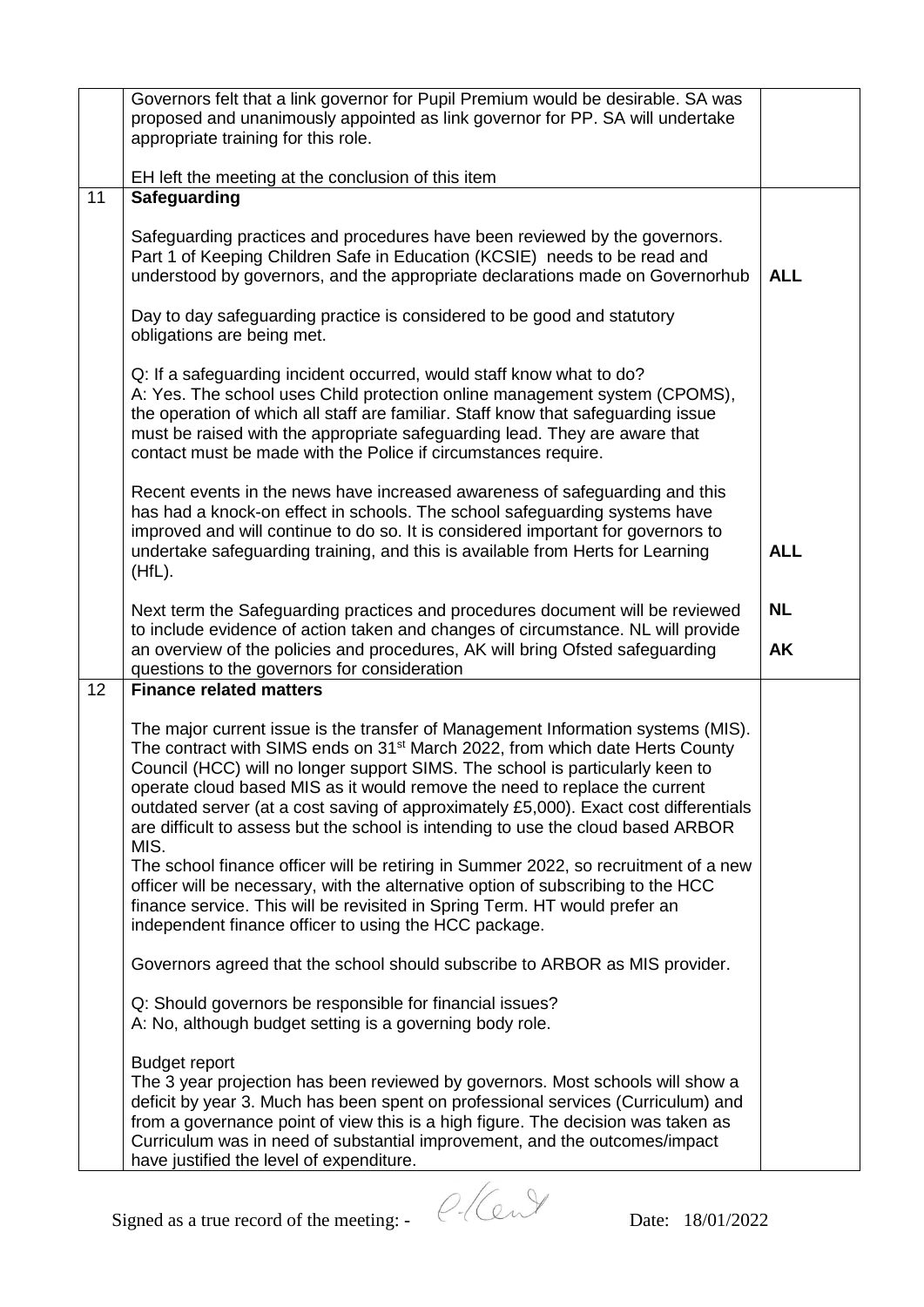| HT is aware of the desirability to reduce the deficit year on year, and when the<br>next budget is set the deficit level will be carefully considered, even though deficit                                                                                                                                                                         |
|----------------------------------------------------------------------------------------------------------------------------------------------------------------------------------------------------------------------------------------------------------------------------------------------------------------------------------------------------|
| A benchmarking chart has been utilised to compare performance with other<br>schools. This shows the school's position as positive with some areas of                                                                                                                                                                                               |
| Other matters are to be considered at future full governing body meetings.                                                                                                                                                                                                                                                                         |
|                                                                                                                                                                                                                                                                                                                                                    |
| The Head teacher gave a summary of the term's successes and challenges as<br>Reduced attendance has been expected due to the new Omicron strain of the<br>COVID virus although cases in school have yet to rise in number. At present no                                                                                                           |
| Q: If the pandemic worsens over Christmas, is the school ready to manage?<br>A: The school is ready to react as necessary and home-schooling measures are<br>already in place. Facilities will be ready if key worker children need to attend<br>school in the event of a lockdown. The practice and experience gained from the                    |
| Current number of pupils on roll is 433. This term 27 new starters have joined and<br>11 have left. Actual Attendance is 93.08% set against a target set of 96%                                                                                                                                                                                    |
| There have been two fixed term exclusions this term, both involving dangerous<br>and unsafe behaviours for the pupil and for others. In the event of an exclusion<br>panel being necessary the governors agreed to undertake exclusion training in<br><b>ALL</b><br>order that enough appropriately trained governors would be available to form a |
| A parent survey was undertaken this term to encourage parental engagement. A<br>high level of response was achieved with 122 parents completing the survey.                                                                                                                                                                                        |
|                                                                                                                                                                                                                                                                                                                                                    |
| <b>NL</b><br>In the absence of Clair Wiltshire-Hunt NL will pick this up and bring it forward to                                                                                                                                                                                                                                                   |
|                                                                                                                                                                                                                                                                                                                                                    |
| The proposed policies are standard HfL models. These have been reviewed by                                                                                                                                                                                                                                                                         |
|                                                                                                                                                                                                                                                                                                                                                    |
| The plan of work was considered and approved by governors. It was agreed that                                                                                                                                                                                                                                                                      |
| Early Years Foundation Stage (EYFS): HT will report to FGB half-termly                                                                                                                                                                                                                                                                             |
|                                                                                                                                                                                                                                                                                                                                                    |
|                                                                                                                                                                                                                                                                                                                                                    |